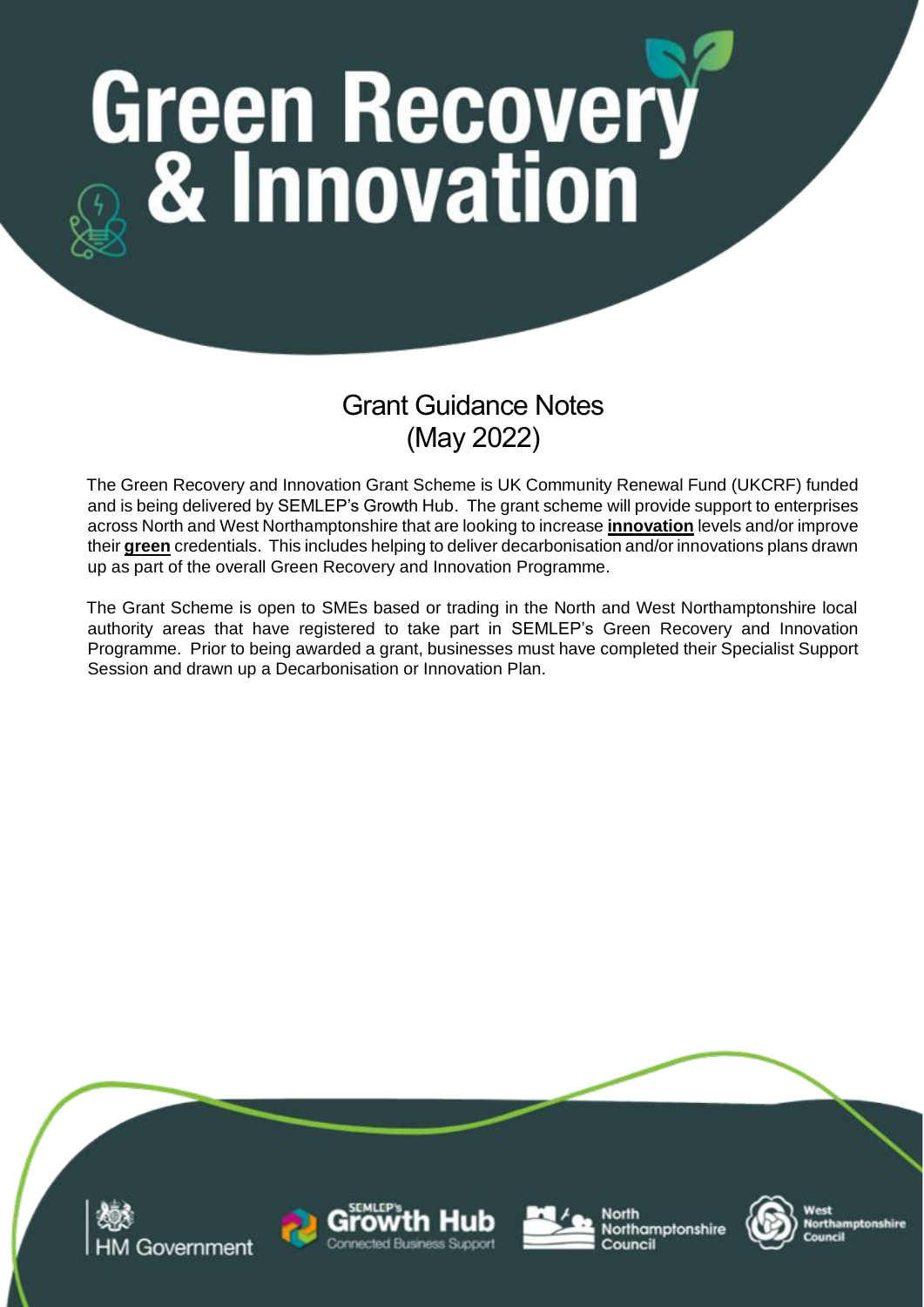# **Green and Innovation Requirements**

Grant projects can have **either** a green or an innovative focus, however applications which combine both themes are also welcome.

### **Green Projects**

This grant funding should aid enterprises in moving towards greener, sustainable practices. It is expected that this would be linked to the de-carbonisation plan drawn up as part of the GRIP programme. This might be contributing towards the business reducing costs and greenhouse gases, working towards net-zero emissions or an alternative project with an environmental or sustainability focus.

# **Innovation Projects**

This grant funding should help the funded enterprise to become more innovative. This could include product, service or process innovation within the business, to include one or more of the following:

- Introducing a new product to the business or the market
- Introducing a new service to the business or the market
- Introducing a new process to the business

The innovation support can include the introduction of 'new to the market' products in any of its markets. A product is new to the market if there is no other product available on a market that offers the same functionality, or the design or technology that the new product uses is fundamentally different from the design or technology of already existing products. Products can be tangible or intangible (including services).

Alternatively, the grant can support the development of a product / service if it is new to the business; if the enterprise did not produce a product with the same functionality, or the production technology is fundamentally different from the technology of already produced products. Products can be tangible or intangible (including services).

#### **Recovery and Jobs**

This grant scheme is designed to aid recovery and growth. As such, there is an expectation that the support will enable enterprises to safeguard and/or create jobs from their Green / Innovation project. In these cases, at least one job should be safeguarded OR a new job created per £5,000 grant consistent with a sustainable business case.

- **A job safeguarded** is a permanent and paid job at risk prior to when support was provided, and which the support will help the business to retain for at least 6 months. This includes sole traders and business owners. This includes both part-time and full-time jobs relative to full-time equivalent (FTE).
- **A new job created** is a new, permanent, paid, full-time equivalent (FTE) job created following support. This also includes both part-time and full-time jobs relative to full-time equivalent (FTE). FTE should be based on the standard full-time hours of the employer. *New* means it should not have existed with that employer before the intervention. *Permanent* means it should have an intended life expectancy of at least 12 months from the point at which it is created.

We will be seeking a self-declaration from employers that the support provided safeguarded an at-risk job for at least 6 months and the skill level of the post. For new jobs, the self-declaration will need to confirm that the job created is new and has resulted in an increase in the total number of people employed by the employer, and the skill level of the job.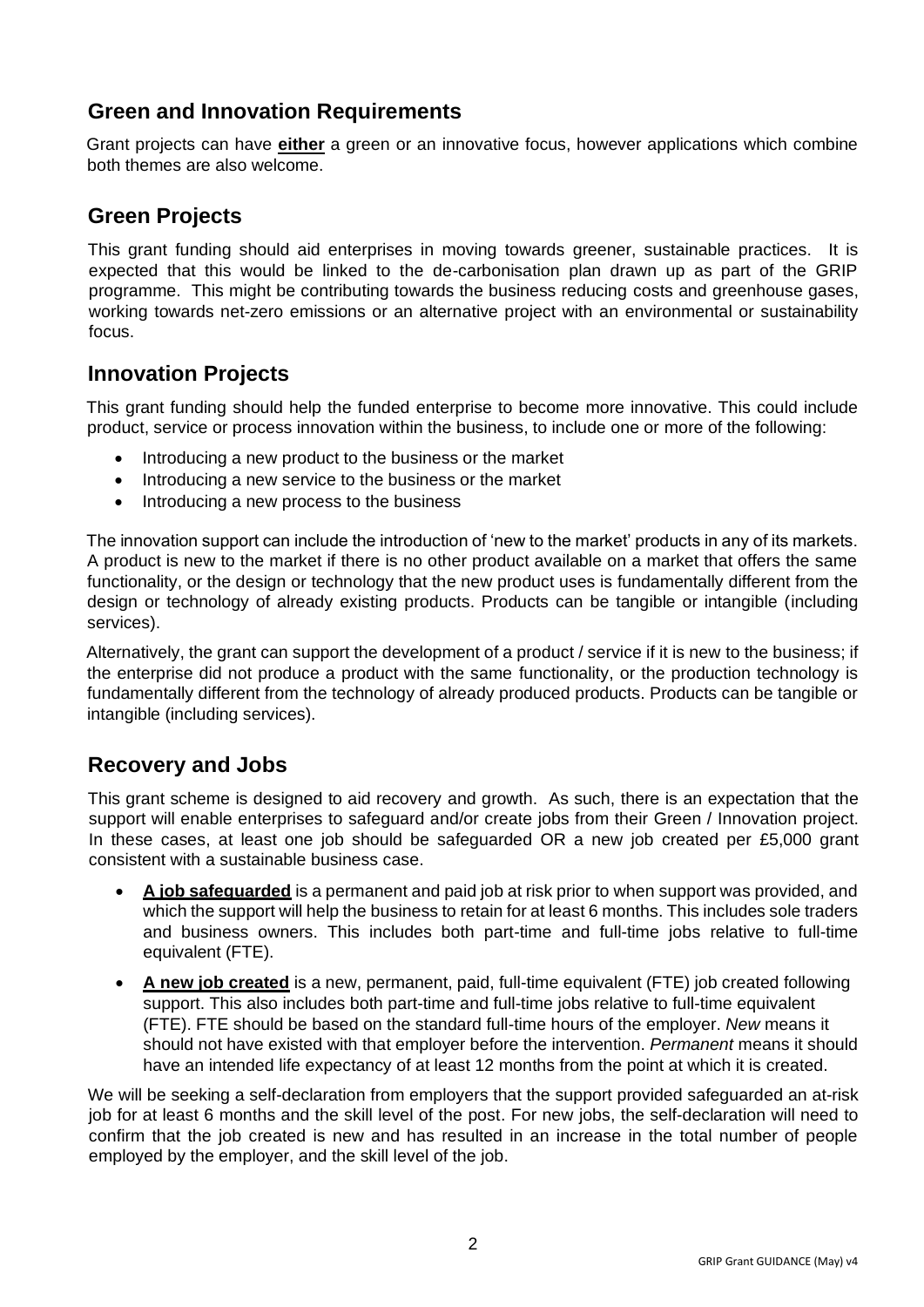# **Funding Available**

The Green Recovery and Innovation Grant Scheme has a total allocation of **£300,000 only** and there are grants of **up to £10,000** available. The grants may be used for revenue expenditure although minor capital equipment is permitted. Minor items are defined as items costing under £5,000 excluding VAT.

Maximum grant intervention through the programme is up to **50%** of eligible costs of projects designed to aid recovery, increase innovation levels and improve the green credentials of businesses. Grants can be from £1,000 up to a maximum of £10,000. To be awarded the maximum of £10,000, total project costs of at least £20,000 must be evidenced and, in the view of the Grant Panel, be proportionate to the size of the business and the impact of the project.

Submission of a completed application does not itself guarantee funding. Please consult the Grants Process below for details on how applications will be considered. Further, whilst we endeavour to help as many enterprises as possible it is the nature of grant schemes that the pot of money available is finite and so **you are strongly encouraged to submit your applications as early as possible**.

# **Eligible Businesses**

To be eligible for grant funding, applicants must meet the aims of the Grant Scheme and the following essential criteria:

- Be an SME (your company (or group) must employ less than 250 people and your turnover is less than €50m or annual balance sheet less than €43m).
- Be a trading enterprise or engaged in business activity (e.g. actively preparing to open/reopen), (and provide financial history, ideally the most recent filed accounts). Charities and other NFP organisations are also eligible provided they can meet the scheme obligations. Fully constituted businesses in liquidation, dissolved, struck off or subject to a striking-off notice are not eligible.
- Be registered in the UK and have a base in either the West Northamptonshire or North Northamptonshire Local Authority areas (use this online tool to check if you are unsure [https://www.gov.uk/find-local-council\)](https://www.gov.uk/find-local-council), and be ready to invest or expand in the area.
- Must not be an "undertaking in difficulty"<sup>1</sup>.

# **Eligible Expenditure**

Specialist consultancy or projects linked to the aims of the Grant Scheme: Green Recovery and Innovation, as detailed above. Revenue costs specifically linked to your project could include but are not limited to:

- Planning, advice and consultancy for heat decarbonisation, energy efficiency or waste management measures
- Work to apply for **recognised** green accreditation
- Redesign of packaging to maximise sustainability
- Access to finance/investment readiness and planning consultancy
- Design of a new website and green website hosting, branding, or marketing consultancy
- Market research and data management
- New software and systems e.g. CRM, paperless office and software development consultancy
- Minor equipment costing less that £5,000 (ex VAT). Where equipment consumes energy, it must have a minimum appliance energy rating of A+. Note that IT equipment is not permitted.
- Fit-out costs for vehicles and showrooms of less than £5,000 (ex VAT) to increase sales potential and product range or implement energy efficiency or waste management measures.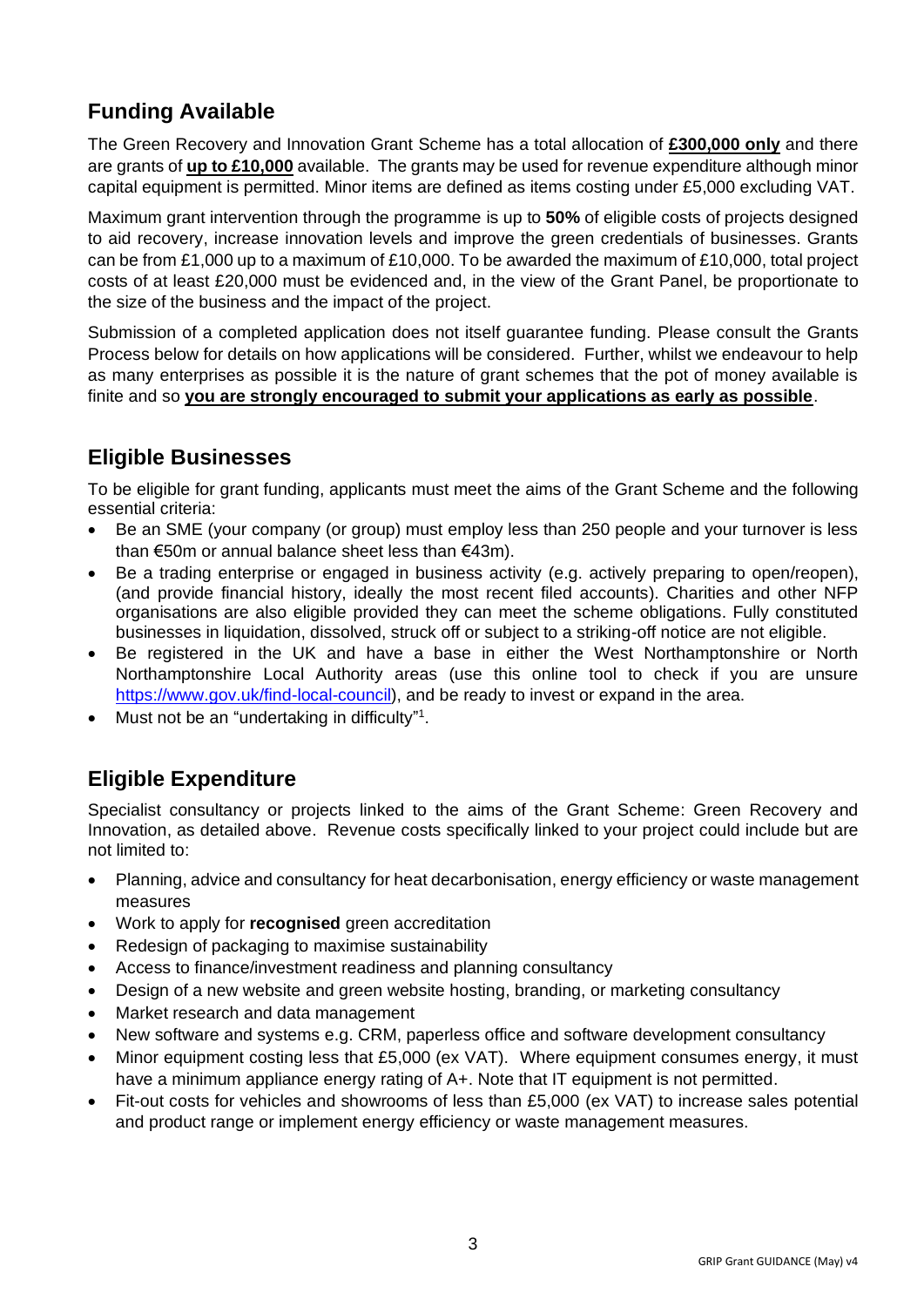#### **We cannot fund the following items** (this list is not definitive):

- Core running or staff costs like wages or salaries or working capital or to reduce debt
- General business set up costs or purchases to meet legal obligations
- Items not directly needed to deliver the proposed projects
- Costs on the project incurred before a grant offer is made.
- Any individual capital item costing over £5,000, or any service over £25,000 (ex VAT).
- The direct like-for-like replacement of items for an existing purpose e.g. to replace broken, worn out or outdated equipment or existing software renewals.
- IT equipment including (but not limited to) laptops, computers, monitors, peripherals, servers, phones, tablets, screens, scanners, printers, photocopiers, network devices and physical storage.
- The purchase of land and/or buildings.
- VAT, even where it is a non-recoverable cost.
- Multiple GRIP applications from the same business or from linked companies.

**Grant monies will be paid out on award**. Evidence of all project expenditure being paid from your business bank account **must** be submitted once the purchase(s) are complete (in the form of invoices and redacted bank statements).

# **The Grants Process**

- 1. A Business Advisor from SEMLEP's Growth Hub will make contact once you have completed your Decarbonisation / Innovation Plan. They will take the business through a diagnostic exercise to determine eligibility of the business and support you through the grant application process. The Business Adviser will supply this *GRIP Grant Guidance* document, along with the *GRIP Gateway Criteria & Assessment* document, grant *Application Form* including the *Subsidy Control* section.
- 2. Once complete, your Business Adviser will pass your grant application to the Growth Hub Grants Team:
	- A copy of the company's most recent filed accounts (or more recent draft accounts if appropriate).
	- A completed Subsidy Control declaration (a section on the *Application Form*).
	- (If applying under the Innovation element) a self-declaration from the business to confirm the product, process or service is new to the market/business.
	- 2 comparative quotes in a manner that provides reassurance of best value and due process for each proposed item of expenditure. Grant applications **cannot** be processed without these.
	- Front page of a recent (within 3 months) bank statement for the business's bank account, showing account name, number and sort code. This must be a business account; we cannot accept personal accounts, and be the account used to make any purchases for your project.
- 3. The window for submitting completed applications and all documents to your Business Adviser will be driven by the demand, approvals by the Grant Panel and the availability of funding, and this will be kept under review and details published.
- 4. The Growth Hub Grants Team will undertake the Gateway Assessment of your proposal based on the details and the supporting information that you provided. It is essential that your application is complete at that time to proceed. See *GRIP Gateway Criteria & Assessment* for full details.

For every £5k of grant applied for the applicant must plan to achieve **at least one** of the following:

- Safeguard one FTE job for at least 6 months OR create at least one FTE job for 12 months
- Introduce a new product to the firm OR market
- Make a CO2 equivalent reduction